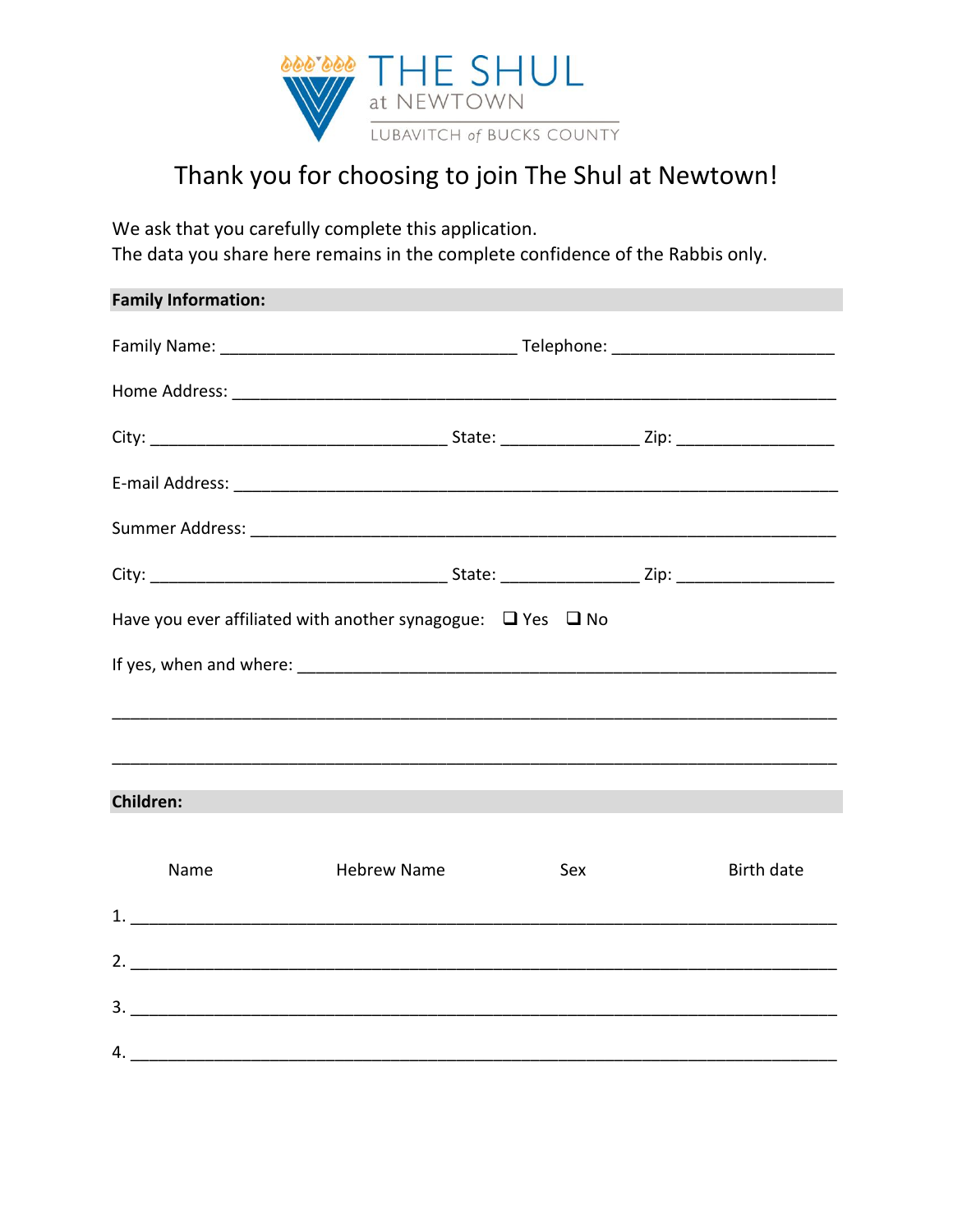## **Adult Male:**

| Title you prefer: $\Box$ Mr. $\Box$ Dr.                                                                                                  |
|------------------------------------------------------------------------------------------------------------------------------------------|
|                                                                                                                                          |
|                                                                                                                                          |
|                                                                                                                                          |
|                                                                                                                                          |
| $\Box$ Full Time $\Box$ Part Time $\Box$ Retired                                                                                         |
|                                                                                                                                          |
| Have any family members* been converted?<br>$\Box$<br>$\Box$ Yes<br>No<br>(*Parents, Grandparents, Great Grandparents, Spouse, Children) |
|                                                                                                                                          |
|                                                                                                                                          |
| Are you: $\Box$ Kohen $\Box$ Levi $\Box$ Yisroel                                                                                         |
|                                                                                                                                          |
|                                                                                                                                          |
| <b>Adult Female:</b>                                                                                                                     |
| Title you prefer: $\Box$ Mr. $\Box$ Dr.                                                                                                  |
|                                                                                                                                          |
|                                                                                                                                          |
|                                                                                                                                          |
|                                                                                                                                          |
| $\Box$ Full Time $\Box$ Part Time $\Box$ Retired                                                                                         |
|                                                                                                                                          |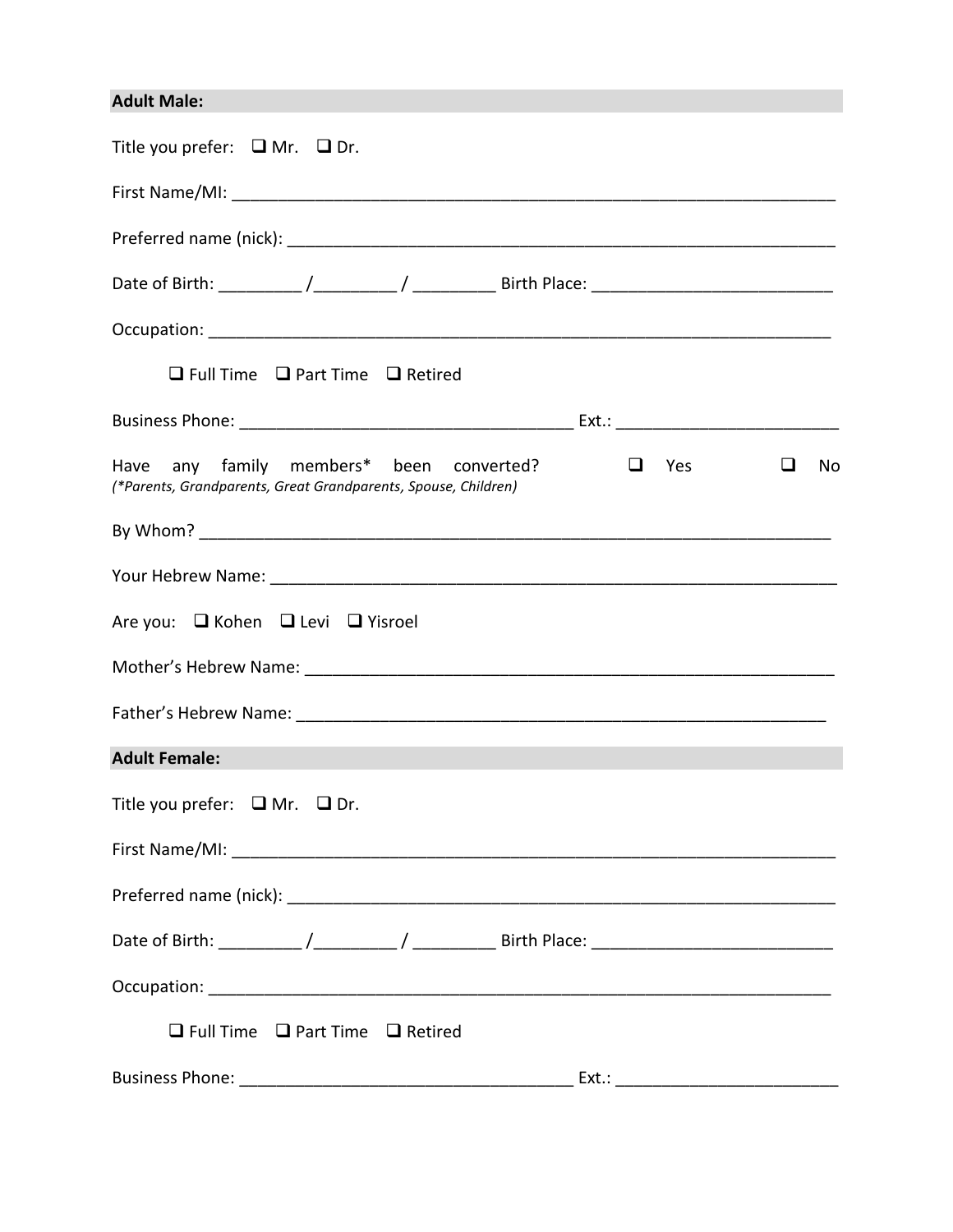| <b>Yes</b> | No. |
|------------|-----|
|            |     |
|            |     |
|            |     |
|            |     |
|            |     |
|            |     |
|            |     |
|            |     |

The suggested Annual Membership is \$1,000.00 per year (Bar/Bat Mitzvah training and preparation is additional). If you are not able to pay the suggested annual amount, please mark down what you feel you can contribute with the minimum being \$360.00. Please note that membership is subject to approval and/or interview by Rabbi.

\_\_\_\_\_\_\_\_\_\_\_\_\_\_\_\_\_\_\_\_\_\_\_\_\_\_\_\_\_\_\_\_\_\_\_\_\_\_\_\_\_\_\_\_\_\_\_\_\_\_\_\_\_\_\_\_\_\_\_\_\_\_\_\_\_\_\_\_\_\_\_\_\_\_\_\_\_\_

You will receive a Letter of Confirmation within ten (10) days of the date of receipt of this application of membership.

I agree to pay the Annual Membership fee of \$

I, \_\_\_\_\_\_\_\_\_\_\_\_\_\_\_\_\_\_\_\_\_\_\_\_\_\_\_\_\_\_, declare that all the above is true to the best of my

knowledge.

Signature: \_\_\_\_\_\_\_\_\_\_\_\_\_\_\_\_\_\_\_\_\_\_\_\_\_\_\_\_\_\_\_\_\_\_\_\_\_

We look forward to having you as a member of The Shul at Newtown family.

Sincerely,

The Shul at Newtown

*Rabbi Aryeh Weinstein*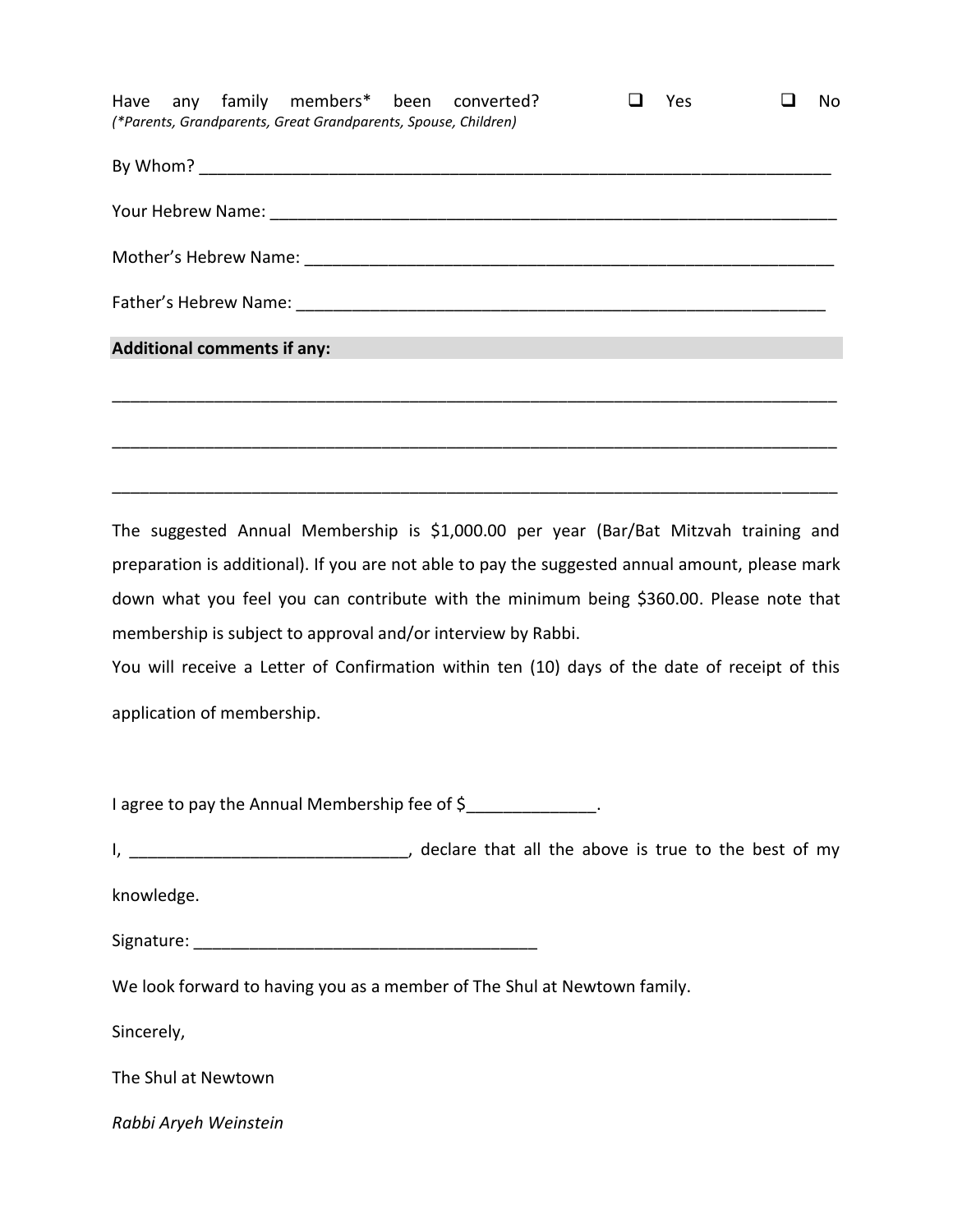| Do your children attend Hebrew Day/Afternoon School? |  |  |
|------------------------------------------------------|--|--|
|                                                      |  |  |
| Programs you'd like us to offer:                     |  |  |
|                                                      |  |  |
| Skills you are able to offer:                        |  |  |
|                                                      |  |  |
| Past Organizations:                                  |  |  |
|                                                      |  |  |
| Synagogue Experience:                                |  |  |
|                                                      |  |  |